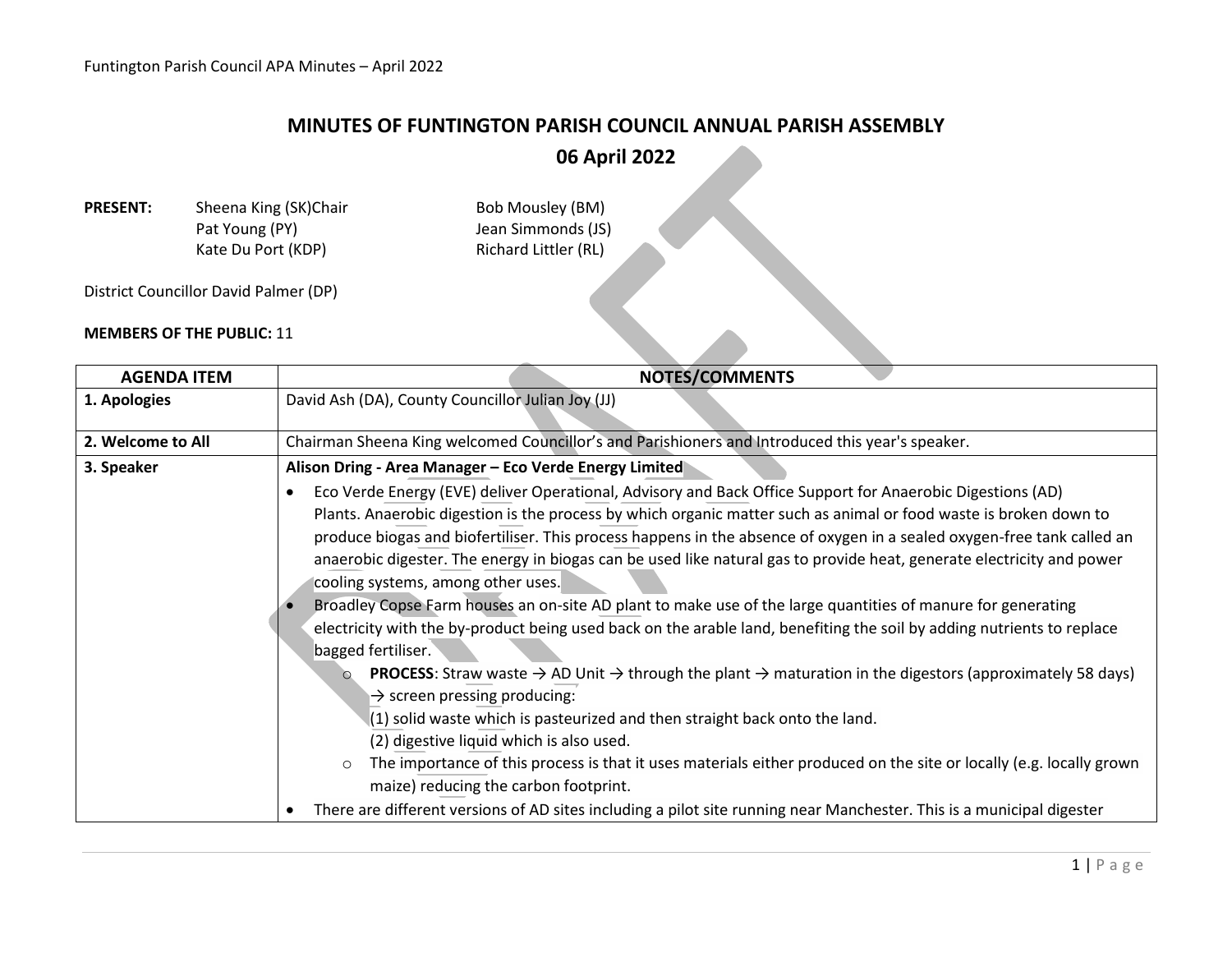|                          | processing two and a half tonnes of black bag waste a week and uses a conveyor belt system with magnets to separate                                                                                                               |
|--------------------------|-----------------------------------------------------------------------------------------------------------------------------------------------------------------------------------------------------------------------------------|
|                          | the fractions: plastics (recycled), metals, inerts and material (recycled) all while feeding the AD plant.                                                                                                                        |
|                          | Moving forward this method of creating energy needs land for sites. These sites need to be located as near as possible                                                                                                            |
|                          | to the matter being digested. This is understandably difficult as the plants are not always welcome due to the smell                                                                                                              |
|                          | they produce.                                                                                                                                                                                                                     |
|                          | There is even the potential to dig up landfill to feed into AD plants.                                                                                                                                                            |
|                          | The UK is behind in the field of sustainability supporting the conception of a less "throw away" society and work from                                                                                                            |
|                          | individual level on thinking about the waste we generate.                                                                                                                                                                         |
|                          | There are of course other systems also being created ie use of Hydrogen and Pyrolysis (Pyrolysis is the thermochemical                                                                                                            |
|                          | decomposition of organic matter into non condensable gases, condensable liquids and a solid residual coproduct,                                                                                                                   |
|                          | biochar or charcoal in an inert environment (ie, in the absence of oxygen)). These sites can be as small as 40ft                                                                                                                  |
|                          | containers.                                                                                                                                                                                                                       |
|                          | An issue facing the AD industry is the UK's reliance on subsidies to move forward demonstrating that there is now a                                                                                                               |
|                          | need to start building AD plants without these.                                                                                                                                                                                   |
| 4. Overview of 2021-2022 | <b>Sheena King:</b>                                                                                                                                                                                                               |
|                          | It has been another challenging year for the Council as it has for everybody.<br>$\bullet$                                                                                                                                        |
|                          | The year began with PC meetings still being held via Zoom but in June "face to face" meetings recommenced.<br>$\bullet$                                                                                                           |
|                          | The work of the PC was impacted by the ongoing Covid restrictions but despite those restrictions the PC managed to                                                                                                                |
|                          | achieve a number of things which are set out in the annual report (available on the website).                                                                                                                                     |
|                          | The return to "face to face" meetings allowed for a change of venue and these are now held alternately in West Stoke                                                                                                              |
|                          | Village Hall and St Mary's Church Room, Funtington. It is hoped that this will enable Parishioners who have previously                                                                                                            |
|                          | been unable to attend our meetings, to now attend.                                                                                                                                                                                |
|                          | Whilst two councillors left the council during the year we welcomed two new Councillors: one from East Ashling and<br>one from Funtington. We also welcomed our new West Sussex County Councillor who regularly attends meetings. |
|                          | A number of initiatives were undertaken during the year and these included:                                                                                                                                                       |
|                          | ○ A number of litter picking events.                                                                                                                                                                                              |
|                          | Appointment of an alternative contractor to look after the playground in West Ashling.<br>$\circ$                                                                                                                                 |
|                          | Removal of the two leylandii trees from the West Ashling playground to open up the grassed area.<br>$\circ$                                                                                                                       |
|                          | Repair to the telephone kiosk in West Stoke.<br>$\circ$                                                                                                                                                                           |
| 5. Planning Report       | <b>Jean Simmonds:</b>                                                                                                                                                                                                             |
|                          | It has been another relatively quiet year in respect of planning applications, primarily due to the pandemic.                                                                                                                     |
|                          | The number of applications considered was 48, compared to 67 last year and 98 in 2019-20.                                                                                                                                         |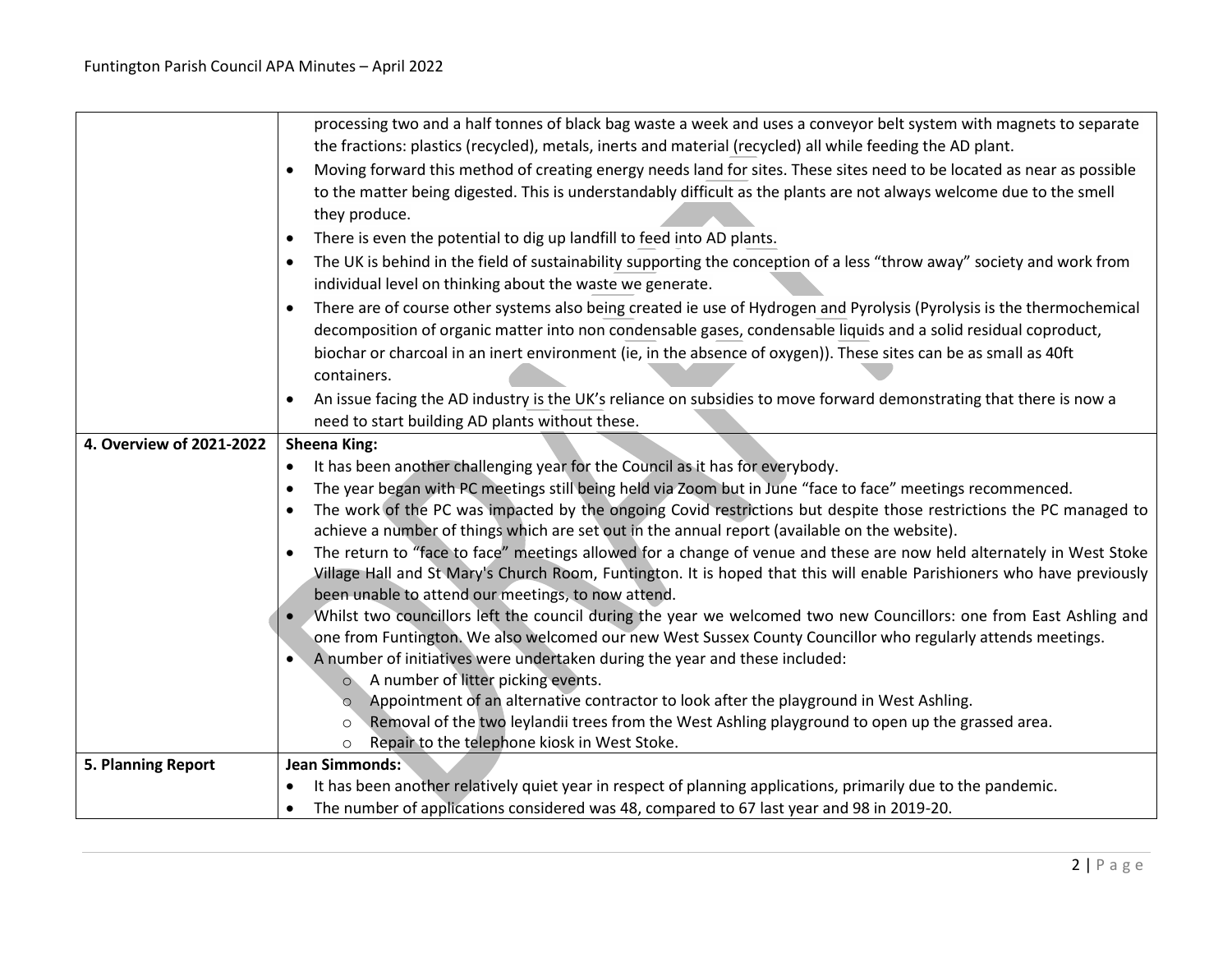|                   | In addition, there had been 22 tree applications, for which no comments or objections were felt necessary.<br>$\bullet$          |
|-------------------|----------------------------------------------------------------------------------------------------------------------------------|
|                   | Of the 48 applications reviewed by the Planning Committee, written objections were lodged against five, one of which             |
|                   | was from the Gypsy and Traveller community.                                                                                      |
|                   | We are awaiting dates for hearings concerning a number of appeals made by the Gypsy and Traveller community.<br>$\bullet$        |
|                   | Those appeals are being heard due to such as: refusal of planning permission; enforcement and stop notices.                      |
|                   | In addition to these appeals, Planning Enforcement at CDC is dealing with further stop notices. In particular those<br>$\bullet$ |
|                   | placed on property in Southbrook Road and for which the three month grace period has expired.                                    |
|                   | The 17 house development at Portal Close, West Ashling has now been granted permission.                                          |
|                   | Commencement of the Neighbourhood Plan (NP) has finally begun after being delayed primarily due to Covid. A                      |
|                   | Steering Group (SG) has been formed and Planning Consultants instructed, with inception meetings taking place earlier            |
|                   | in 2022.                                                                                                                         |
| 6. Finance Report | Clerk:                                                                                                                           |
|                   | Precept                                                                                                                          |
|                   | £ 24,220<br>Precept for 2021-22:<br>٠                                                                                            |
|                   | Precept for 2022-23:<br>£ 25,557.20<br>$\bullet$                                                                                 |
|                   | £1,337.20 - increase in the annual precept                                                                                       |
|                   | <b>Payments</b>                                                                                                                  |
|                   | Total Gross Payments - £28,592.19                                                                                                |
|                   | The biggest Community spends this financial year were:                                                                           |
|                   | ○ SIDs posts and associated signs for Hares Lane, Funtington and Mill Road, West Ashling £1,857.78                               |
|                   | o Tree work at West Ashling Playground £5,895                                                                                    |
|                   | Along with supporting various improvements, the Parish Council's finances also offer us the opportunity to make                  |
|                   | donations to various organisations including: Citizens Advice; Good Neighbours; Samaritans; Victim Support and the               |
|                   | Church - Total Donations: £2,500                                                                                                 |
|                   | <b>Receipts</b><br>As well as the Precept we received:                                                                           |
|                   | VAT refund of £2088.74.<br>$\circ$                                                                                               |
|                   | SDNP Community infrastructure Levy (CiL) payments of £9,544.38<br>$\circ$                                                        |
|                   | <b>Summary</b>                                                                                                                   |
|                   | The Parish Council financial situation is reported at each monthly meeting. Our end of year figures for 2021 - 2022 show         |
|                   | a final balance of £77,586.28                                                                                                    |
|                   | This figure includes CiL receipts totalling: £39,755.93 of which £23,794.08 is allocated for West Ashling and Funtington         |
|                   | District Village Hall refurbishment leaving £15,941.85 unallocated CiL money which can be allocated towards                      |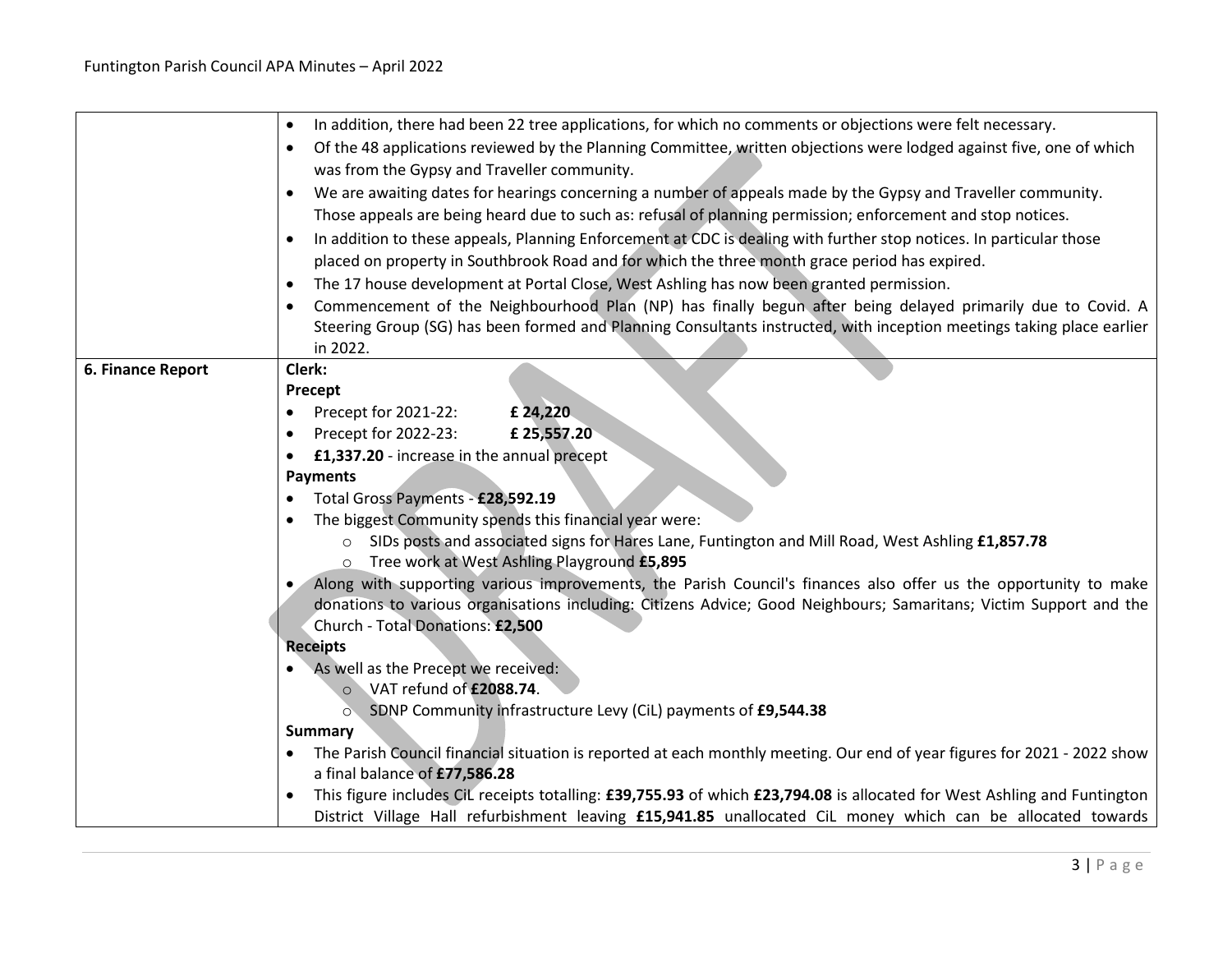|                           | community projects.                                                                                                         |
|---------------------------|-----------------------------------------------------------------------------------------------------------------------------|
|                           | There are further allocated ringfenced funds of £15,000,                                                                    |
|                           | The PC has been awarded and spent the grant money for the Neighbourhood Plan. This year the PC was awarded                  |
|                           | £3,870 which covered the costs of the Planning Consultants until April 2022 and further funding will be applied for in      |
|                           | April 2022 as soon as the bidding process opens.                                                                            |
|                           | This leaves a total of £22,830.35 for regular spending and future projects. Full details will be available on the website.  |
|                           | The budget is managed by the Parish Clerk as Responsible Financial Officer and the Finance Committee. Our financial         |
|                           | governance and probity is monitored through internal and external auditors.                                                 |
|                           | All figures are included in the written Annual Report which is available on the website under Full Council Minutes and      |
|                           | Agendas (APA additional documents) as are the full 2021 - 2022 Expenses and Receipts under Finance.                         |
| 7. Looking Ahead to 2022- | <b>Sheena King:</b>                                                                                                         |
| 2023                      | The initiatives for 2022-23 being discussed are:<br>$\bullet$                                                               |
|                           | The introduction of 'White Village Welcome Gates' to reduce vehicular speed.<br>$\circ$                                     |
|                           | An additional Community Notice Board on Downs Street, West Ashling - delivery scheduled for April 2022.<br>O                |
|                           | Further Defibrillator training - now booked for May 2022.<br>O                                                              |
|                           | Further fingerpost improvements in West Stoke and West Ashling.<br>O                                                        |
|                           | Support for the Queen's Platinum Jubilee.<br>$\circ$                                                                        |
|                           | Equipment improvements in the West Ashling playground.<br>$\circ$                                                           |
|                           | Support for Residents Against Vehicle Excessive Noise (RAVEN), which is a new campaign launching in<br>$\circ$              |
|                           | Chichester District south of the Downs to tackle the troublesome issue of excessive noise from anti-social                  |
|                           | driving.                                                                                                                    |
| 8. Questions from the     | Q. To which villages are the white gates to be added as East Ashling already has them financed and organised by the         |
| <b>Audience</b>           | <b>Residents' Association?</b>                                                                                              |
|                           | A. The intention is to add them to the three other villages.                                                                |
|                           | Q. How will the Queen's Jubilee money be distributed?                                                                       |
|                           | A. Unfortunately current grants are only for lasting commemorations and not for celebrations. Therefore, the PC will assist |
|                           | with advertising etc. but currently there are no funds to distribute.                                                       |
|                           | Q. What is the PC going to do about the ongoing issues with the Gypsy and Traveller (G and T) sites at the bottom of        |
|                           | <b>Scant Road? Issues raised by attendees:</b>                                                                              |
|                           | - Anti-social behaviour                                                                                                     |
|                           | - Parties on the Dell and Mill Pond                                                                                         |
|                           | - Renting caravans to people who are not part of the Traveler community                                                     |
|                           | A. It was proposed that the PC should contact the Police Commissioner to arrange a meeting with a resident and SK as Chair  |
|                           | of the PC to ask why the police are not doing more to stop the alleged increase in crime in the area. A complete body of    |